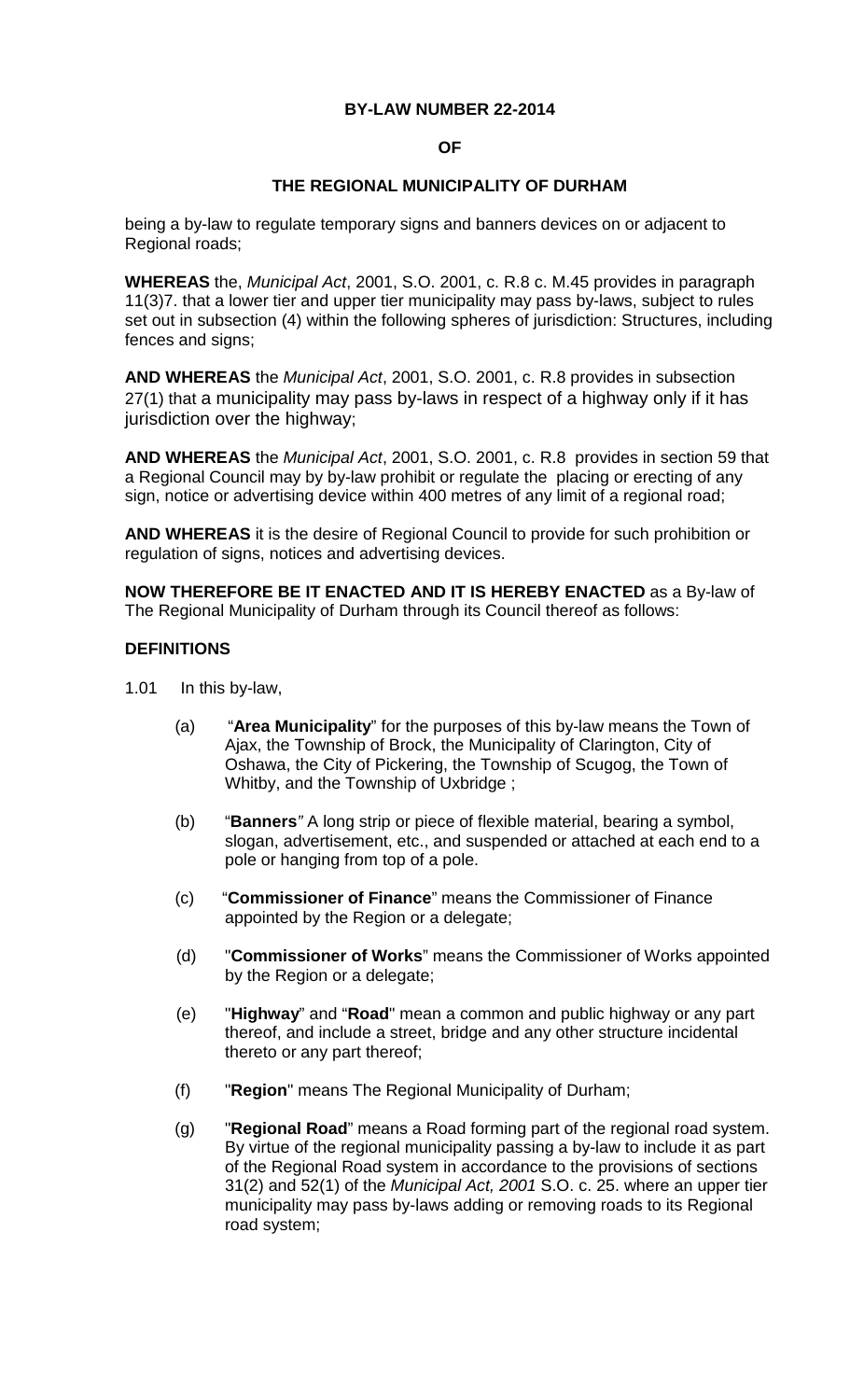- (h) (i) "**Replacement Sign**" means any replacement or duplicate of a Sign created and erected, or caused to be created and erected, by the same entity responsible for the creation and erection of the sign (the Originating Sign Entity); (ii) or by any other entity who, either alone or in partnership affiliated with the Originating Sign Entity, as principal, agent, shareholder, subsidiary, affiliate; (iii) or in any other manner, carries on or is engaged in or concerned with or interested in, directly or indirectly, the activity or business of the Originating Sign Entity;
- (i) "**Roadway**" has the meaning ascribed thereto in subsection 1(1) of the *Highway Traffic Act*;
- (j) "**Shoulder**" means the part of a highway immediately adjacent to a Roadway and having a surface that has been improved with asphalt, concrete or gravel; and
- (k) "**Sign**" means any device, including its structure or other component parts, which is used or is capable of being used to attract attention to a specific subject matter for identification, information or advertising purposes and includes, without limiting the generality of the foregoing, all banners, banner display systems and any Replacement Sign.

## **PERMITTED TEMPORARY SIGNS**

- 2.01 The erection, placement, maintenance or display of any Signs within the limits of a Regional Road shall be permitted subject to the following:
	- (a) no person shall erect, place, maintain or display a Sign on a median, traffic island or on any official or authorized Sign erected and maintained by the Region;
	- (b) no Sign shall be located:
		- (i) closer than one (1.0) metre from the curb of a Regional Road, or, where there is no curb;
		- (ii) on the Shoulder of a Regional Road or where there is no Shoulder or the Shoulder is less than two (2.0) metres in width; and
		- (iii) within two (2.0) metres of the traveled portion of the Roadway;
	- (c) no Sign shall exceed a height of 1.2 metres above the surface of the curb, shoulder or boulevard, as the case may be, or be greater than .8 metres in width;
	- (d) no Sign shall remain in its original location, or within 500 metres of its original location, for a total of more than 72 hours (excluding statutory holidays) during any consecutive 7-day period;
	- (e) no person shall erect, maintain or display more than one Sign within 500 metres of any other Sign being used to attract attention to the same activity or business;
	- (f) each Sign shall clearly indicate the name, address and telephone number of the person, corporation or organization responsible for creating and erecting the Sign;
	- (g) no Sign shall be erected, placed, maintained or displayed on a sidewalk;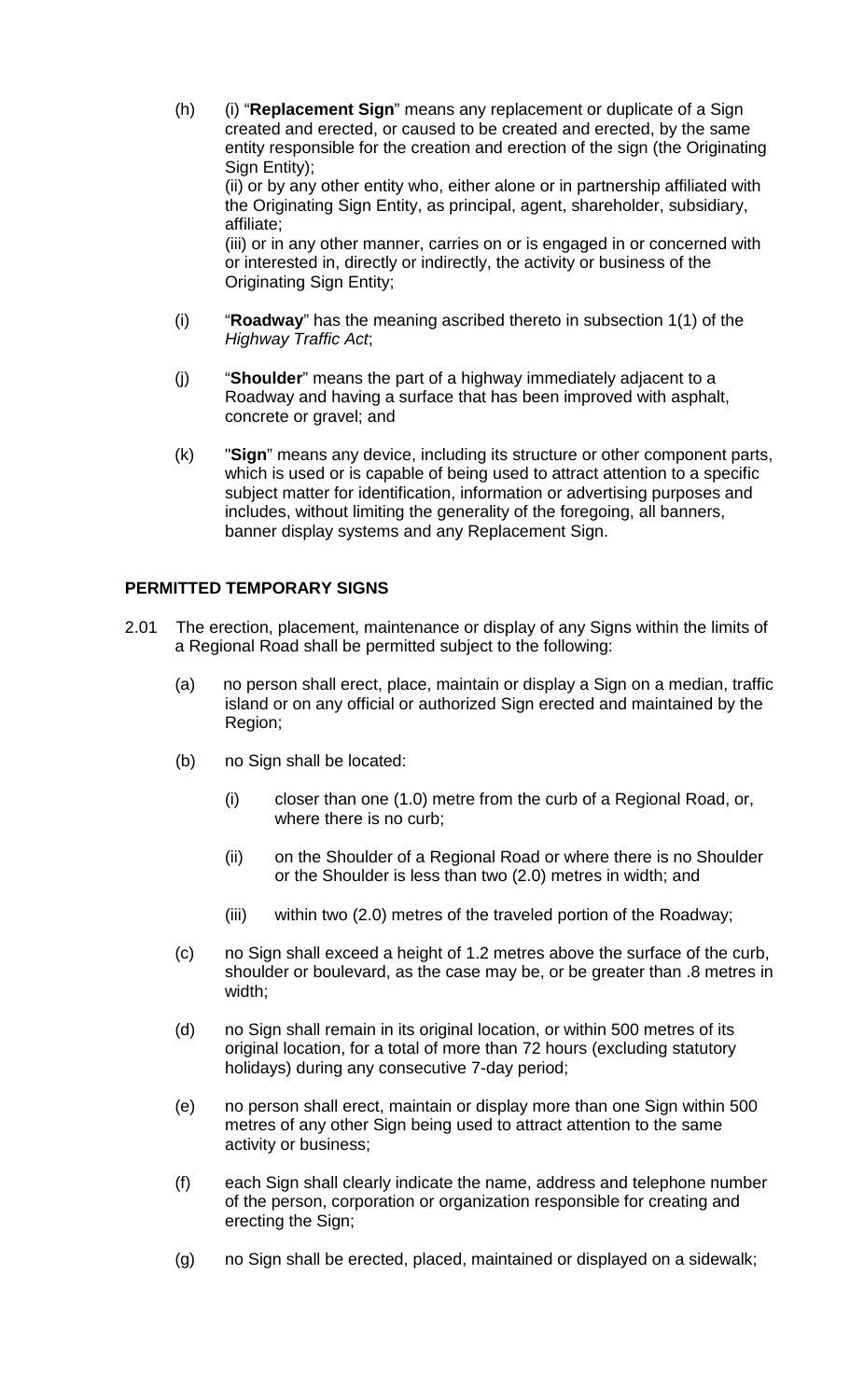- (h) no Sign with a height greater than 0.6 metres shall be erected, placed, maintained or displayed within twenty (20) metres of the curb or the edge of the traveled portion of any intersecting Highway, private road, driveway or Regional Road; and
- (i) no person shall erect, place, maintain or display any Sign within 400 metres of any limit of a Regional Road which, by reason of its size, location, content, colouring or manner of illumination, obstructs the vision of drivers entering or leaving a Regional Road from another Highway or private road or driveway or which obstructs, detracts from or interferes with the visibility or effectiveness of any traffic sign or traffic signal light on any Regional Road.

# **ELECTION SIGNS**

- 2.02 Signs erected for the purposes of an election are permitted to remain in their original location for more than 72 hours subject to the following:
	- (a) The sign is erected for the purpose of promoting a candidate in a federal, provincial or municipal election, including an election of a local board or commission, or is intended to influence persons to vote for or against any candidate or any question or by-law submitted to electors under section 8 of the *Municipal Elections Act, 1996*;
	- (b) All of the criteria in section 2.01 must be met with the exception of clause 2.01(d) and the requirement for municipal elections candidates to indicate their address and telephone number on election signs;
	- (c) Signs for provincial or federal elections shall not be erected until the day the writ of the election is issued;
	- (d) Signs for municipal elections shall not be erected until the later of:
		- a. 42 days in advance of the last polling day for the election; OR
		- b. The first date on which a local area municipal by-law permits election signs to be erected within that local area municipality;
	- (e) Any person erecting a sign must have on their person at the time that the sign is being erected a copy of Schedule 'A' to this by-law which provides a list of applicable criteria and all such persons must be familiar with the criteria; and
	- (f) Signs shall be removed within 48 hours of the last polling day.

## **ELECTION SIGNS - REMOVAL AND STORAGE CHARGES**

- 2.03 Any election sign found to be in violation of this by-law will be removed and stored or disposed of at the expense of the candidate.
	- (a) Signs found to be in violation may be removed by the Region immediately without notice;
	- (b) Signs that have been removed under clause 2.03(a) will be stored for a minimum of 15 days during which time the owner of the sign may retrieve the sign by:
		- i. Paying any amounts owing to the Region under this by-law including the charges stated in 2.03(d) and 2.03(e); and
		- ii. Providing a signed acknowledgement of receipt and release in a form acceptable to the Region;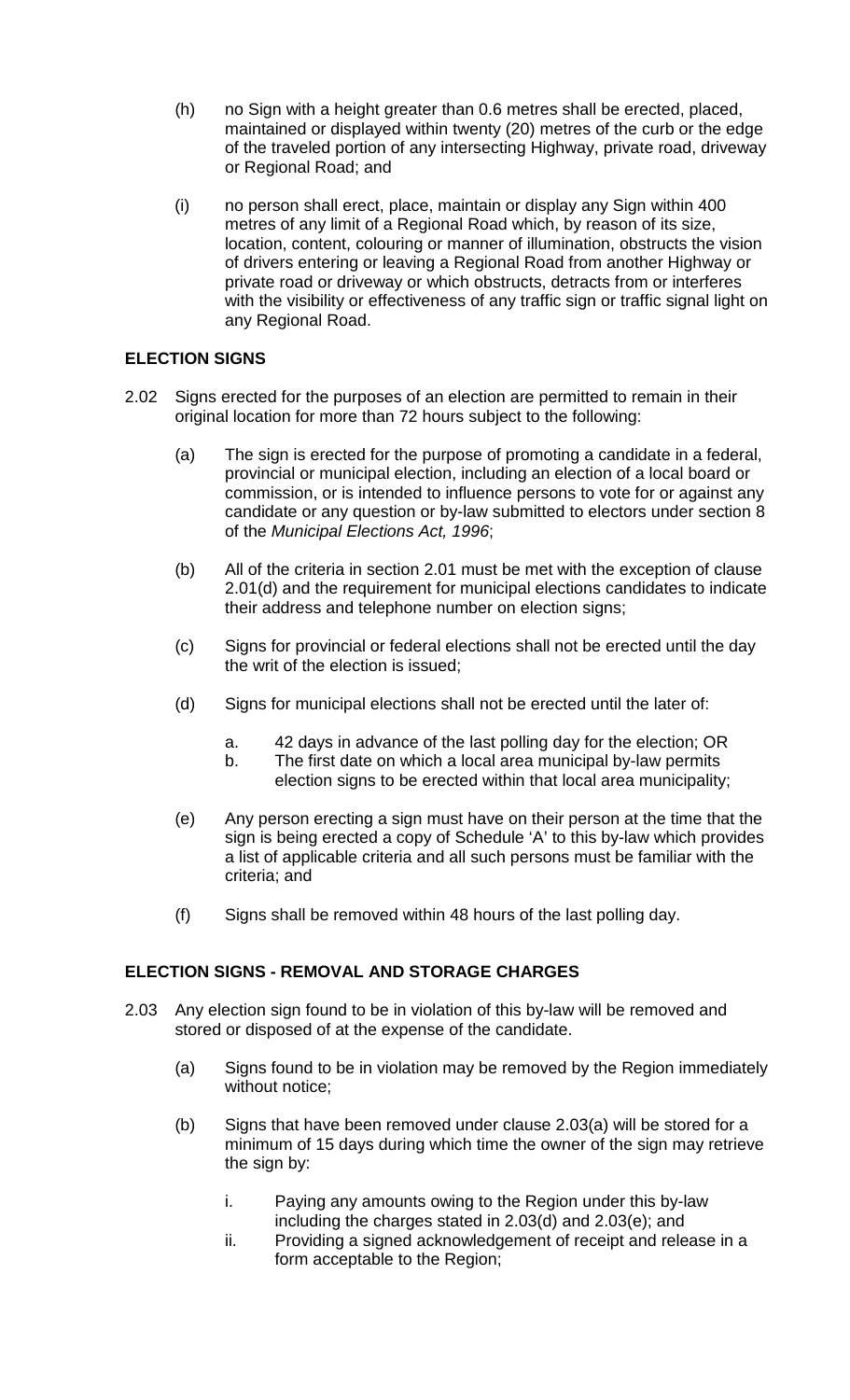- (c) Signs that have been removed and stored for more than 15 days may be destroyed or otherwise disposed of by the Region without notice and without compensation;
- (d) The charge for the removal of a sign by the Region will be \$50.00;
- (e) The charge for the storage of a sign by the Region will be \$2.00 per day;
- (f) The charges incurred by the candidate in clauses  $2.03(d)$  and  $2.03(e)$  are payable to the Region within 30 days of receipt of notice of same. Any amount outstanding 30 days after such notification has been sent may be recovered from the candidate by the Region by legal action or in like manner as municipal taxes.

## **BANNERS**

- 3.01 The Commissioner of Works may, by means of the issuance of a "banner permit", authorize the erection, placement, maintenance or display of a banner or a banner display system over any Regional Road upon such conditions as may be specified by the Commissioner of Works. In determining whether a banner permit shall be issued, the Commissioner of Works shall have regard to the conditions contained in this by-law.
- 3.02 No person shall erect, place, maintain or display a banner or a banner display system over any portion of a Regional Road unless such person is the holder of a banner permit and such erection, placement, maintenance or display is in compliance with the conditions of the banner permit.
- 3.03 An application for a banner permit shall be submitted to the Commissioner of Works together with a sketch or diagram of the proposed wording of the banner at least thirty (30) days prior to the date of the proposed installation.
- 3.04 An application for a banner permit shall be made in the name of the person or organization who is sponsoring the event, not in the name of any agent for the said person or organization.
- 3.05 Where span wires, anchors and the support system are in place permanently, year-round public liability insurance in an amount satisfactory to the Commissioner of Finance must be in place. The said insurance policy shall name the Region as co-insured.
- 3.06 Where the support system is temporary, temporary public liability insurance must be in place in an amount satisfactory to the Commissioner of Finance. The said insurance policy shall name the Region as a co-insured and shall be in place for the time required for the installation and removal of the banner and/or the support system.
- 3.07 All banners shall be approved as to content by the Area Municipal Council.
- 3.08 All banners are to be reviewed to ensure that there is no conflict in colour, content or visibility with any traffic control devices.
- 3.09 The Commissioner of Works shall have the sole discretion to determine whether or not any application meets the general conditions contained herein.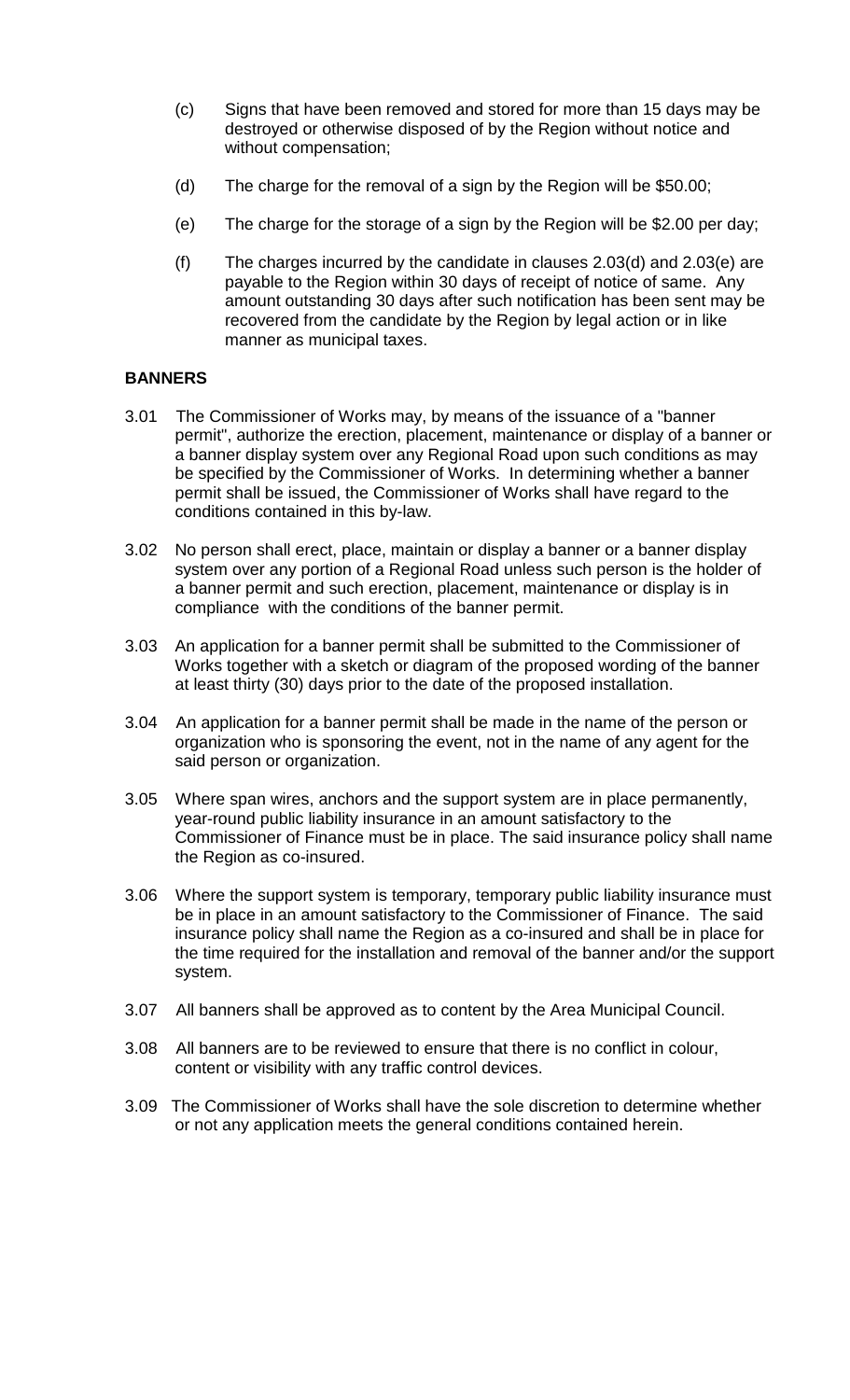# **OFFENCE**

4.01 Every person who contravenes section 2.01 or section 3.02 of this by-law is guilty of an offence and upon conviction is liable to a fine as provided for in the *Provincial Offences Act*, R.S.O. 1990, c. P.33. For purposes of this section, a separate violation shall be deemed to have been committed for each and every day during which any such violation continues, and conviction in respect of a violation shall not operate as a bar to further prosecution if such violation continues.

## **REMOVAL**

5.01 Any Sign erected, placed, maintained or displayed in contravention of the provisions of this by-law may be removed by the Region, without notice, and the owner shall be responsible for all expenses incurred in such removal. Any Sign so removed shall be stored for fifteen (15) days, during which time the owner or his agent may redeem such Sign upon payment to the Region of the amount calculated by the Commissioner of Works to be the cost of removal (\$50.00 minimum charge per Sign). Where a Sign has been removed by the Region and stored for a period of fifteen (15) days and has not been redeemed, such Sign may be forthwith disposed of by the Region.

### **ENFORCEMENT**

- 6.01 The provisions of this by-law may be enforced by,
	- (a) a police officer pursuant to ss. 42(1)(h) of the *Police Services Act*, R.S.O. 1990, c. P.15;
	- (b) any person appointed for the purpose by a by-law of the Region; and/or
	- (c) all employees of the Region whose duties include the enforcement of this by-law.

#### **CONFLICTS WITH AREA MUNICIPALITY BY-LAWS**

7.01 In the event that there is a conflict between the provisions of this by-law and the provisions of any by-law of an Area Municipality, the provisions of this by-law shall prevail, provided, however, that no Area Municipality shall be prevented or hindered in any way from enforcement of those provisions of its by-law which exceed the requirements of or are more restrictive than the provisions of this by-law.

#### **APPLICATION**

- 8.01 This by-law applies to all Regional Roads and, where applicable, to Highways over which the Region does not have jurisdiction and private property.
- 8.02 Subsection 2.01 (d) of this by-law shall not apply so as to prohibit,
	- (a) any Sign erected by or under the directions of a government agency;
	- (b) any Sign erected by a utility company to indicate the presence of buried cable or a construction project;
	- (c) any authorized Sign designating public hospitals, schools, libraries, community centres, arenas or other municipal uses;
	- (d) any legal public election Sign provided such Sign is erected in compliance with subsections 2.02 and 2.03;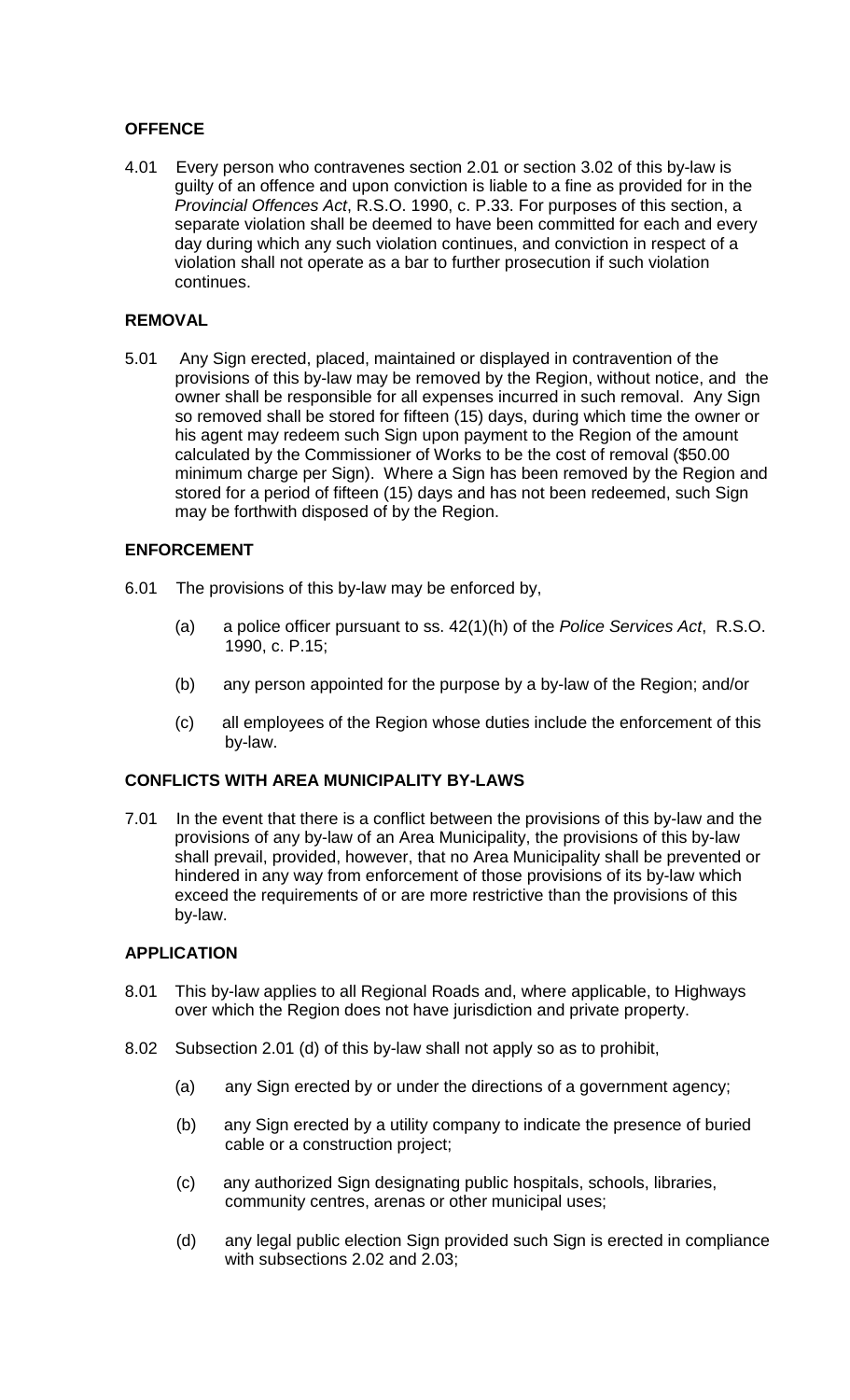- (e) any Sign erected, placed, maintained or displayed under the authority of the *Highway Traffic Act*, R.S.O. 1990, c. H.8, or any other act or by-law for the control or regulation of traffic; and/or
- (f) any Sign the size, location, content, colouring or manner of illumination of which is governed by an agreement entered into with the Region.
- 8.03 This by-law shall come into force on the date that it is approved by the Council of the Region.

### **VALIDITY**

9.01 If any provision of this by-law is held to be or rendered invalid, unenforceable or illegal, then it shall be considered separate and severable from this by-law and the remaining provisions of this by-law shall remain in force.

#### **REPEAL AND AMENDMENT**

- 10.01 By-law No. 79-95, By-law No. 27-2001, By-law No. 50-2001 and By-law No. 64- 2009 are hereby repealed.
- 10.02 Paragraph 2 of Schedule "B" of By-law Number 12-92 is hereby deleted and the following substituted therefor:
	- 2. By-law Number 22-2014, a by-law to regulate temporary signs and banners on or adjacent to Regional roads.
- 11. Schedule 'A' attached hereto forms part of this by-law.

The By-law Read and Passed on the 2<sup>nd</sup> day of April, 2014.

Original Signed by: R. Anderson, Regional Chair and CEO D. Bowen, Regional Clerk